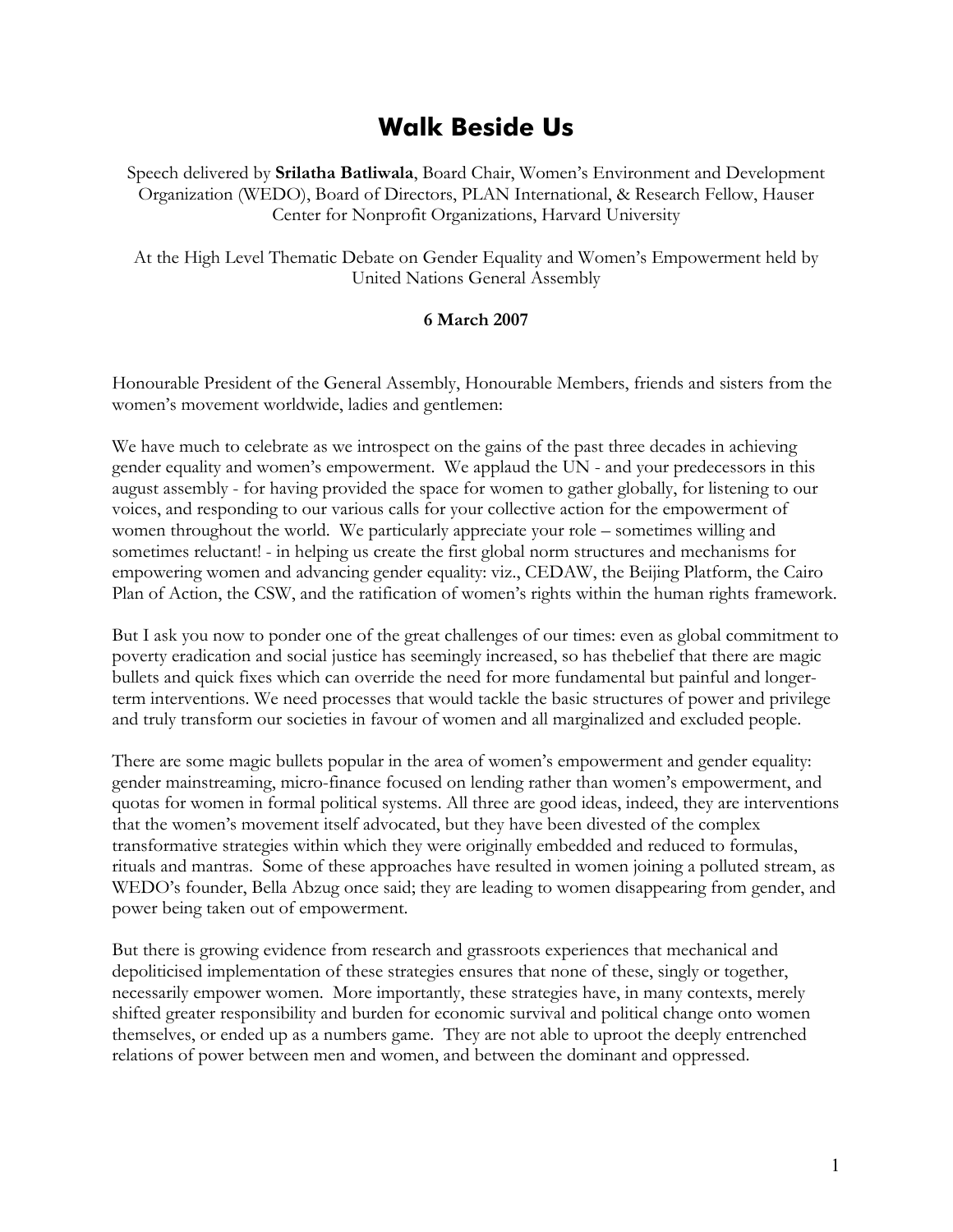This forces us to confront what we can achieve through systems and structures for formal equality – the international norms and instruments, and national laws, policies and machineries for gender equality and women's rights in which have made important strides. It seems these create important enabling conditions, or the "push" factor, for gender justice from above, but they are only one part of a much larger process. Of great urgency today is programs and strategies that address the invisible, informal, traditional systems - the arenas in which the majority of the world's women negotiate their lives - which continue to oppress and exclude women and subvert their search for justice.

Let us look, for example, at the experience of women in trying to gain and exercise political power. While we celebrate the election of women heads of state in four out of six continents, the adoption of quotas for women in councils and legislatures, and the fact that Rwanda now rivals some of the highly developed Nordic states in achieving almost equal representation of women in its parliament. But it is a sobering reality that while over half the world's people are women, they hold only 16% of seats in parliaments.

At a meeting convened by WEDO last year to review achievements in our 50-50 Campaign for Women in Decision-making, our partners from around the world reported on multiple barriers to their entry, effective participation, and attempts to move political structures to work for gender equality. Campaign finance was a major hurdle for women standing for election; political parties were not only gatekeepers but often forced women members to distance themselves from the gender equality agenda in order to gain support and patronage. Even where significant numbers of women had gained political power, they were often advocates of the anti-women and anti-poor agendas of their parties and male patrons. What our partners were saying was that representation does not always translate into effective participation - rather than women transforming power, structures of power often isolated or subverted women's efforts for greater gender justice. But they also found that when women candidates emerged from strong and aware grassroots constituencies, they were far better able to withstand these pressures and deliver real change for women and all citizens.

Similarly, a few days ago, my colleague from PLAN International, on whose Board I also serve, and which is dedicated to the rights of the girl child, presented a illustration of why it is important to create the pull for change from below: She spoke of the strong focus in Africa on banning the practice of female genital cutting, but other physically and psychologically violent practices are part of initiation rites for girls are ignored. PLAN's own experience in multiple settings demonstrates that through awareness building and empowerment of girls themselves, they can mobilize their parents and communities to end these unjust practices. This constitutes a demand – or the pull factor -- for equality and women's human rights from the ground up, where progressive laws and policies do not reach.

Yet such initiatives are increasingly under-resources as donors move their resources to supposedly more "concrete" approaches that deliver more "measurable" results.

This is why a renewed commitment on the part of the UN is so critical to gender equality and women's empowerment. It is in this context that the role of the UN and its various agencies – and particularly the role of a more empowered and powerfully resourced new gender entity becomes critical. We need strong champions for a whole new phase of gender equality work – for putting